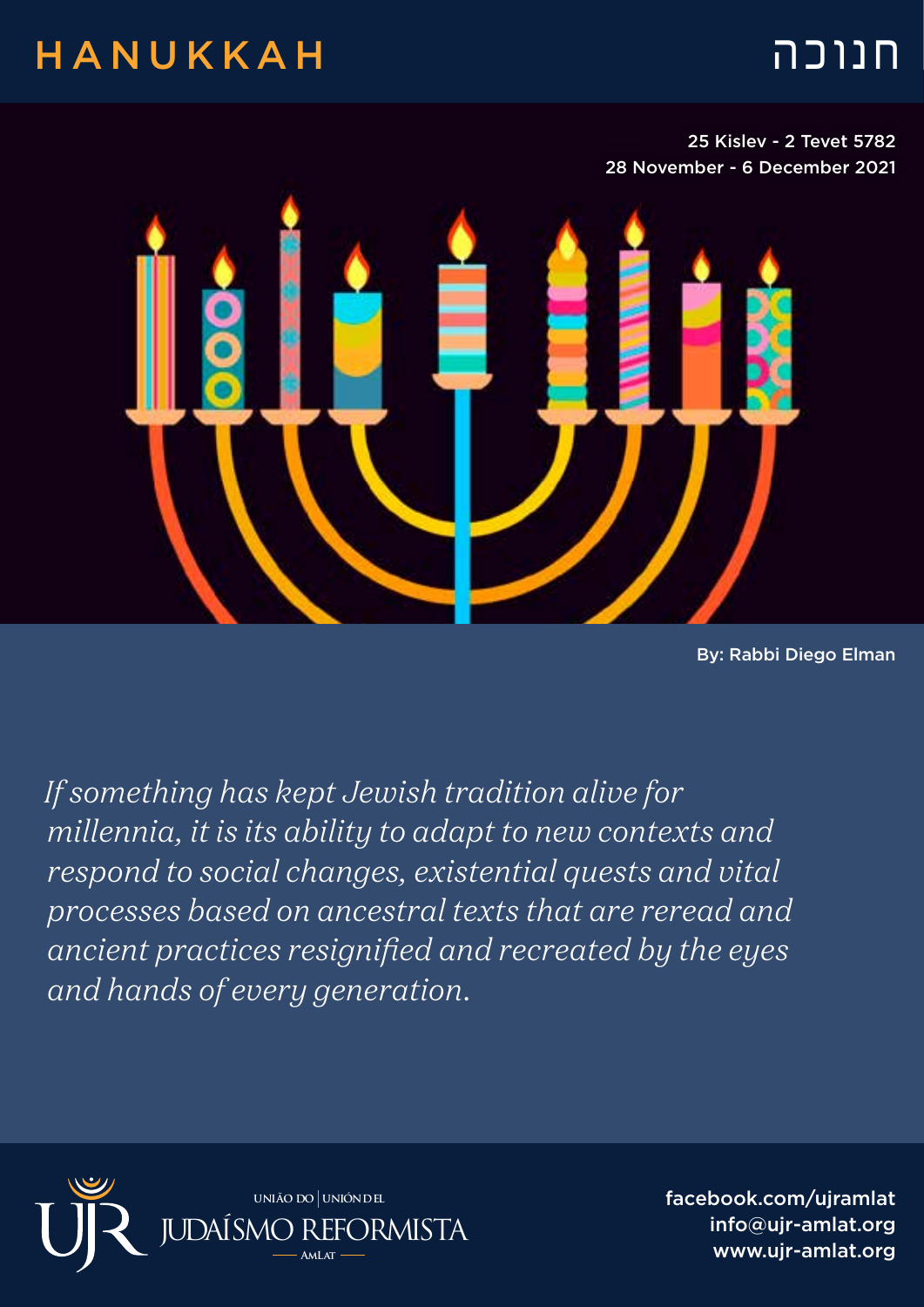*While people generally seek to discover something that no one has seen before - to have an innovative and revolutionary idea - the Jewish method has always gone in the opposite direction. When that glorious moment is before us when something original occurs to us, we take the opposite path. It's about looking for someone who said it before, naming it and also knowing who was based on the latter and who did the former, and the former to add a new look. It is this current of wisdom and creativity that keeps people alive around a reinterpreted text that gives meaning to their rituals.*



*Hanukkah is, in many ways, the festival of miracles. Not one but many. On the one hand the victory of the strength of a small group against a mighty oppressive army, on the other the triumph of the eternal spirit of Israel in the re-inauguration of the sacred bond with God and the turning on of the light that symbolically represents the Torah in its broadest sense.*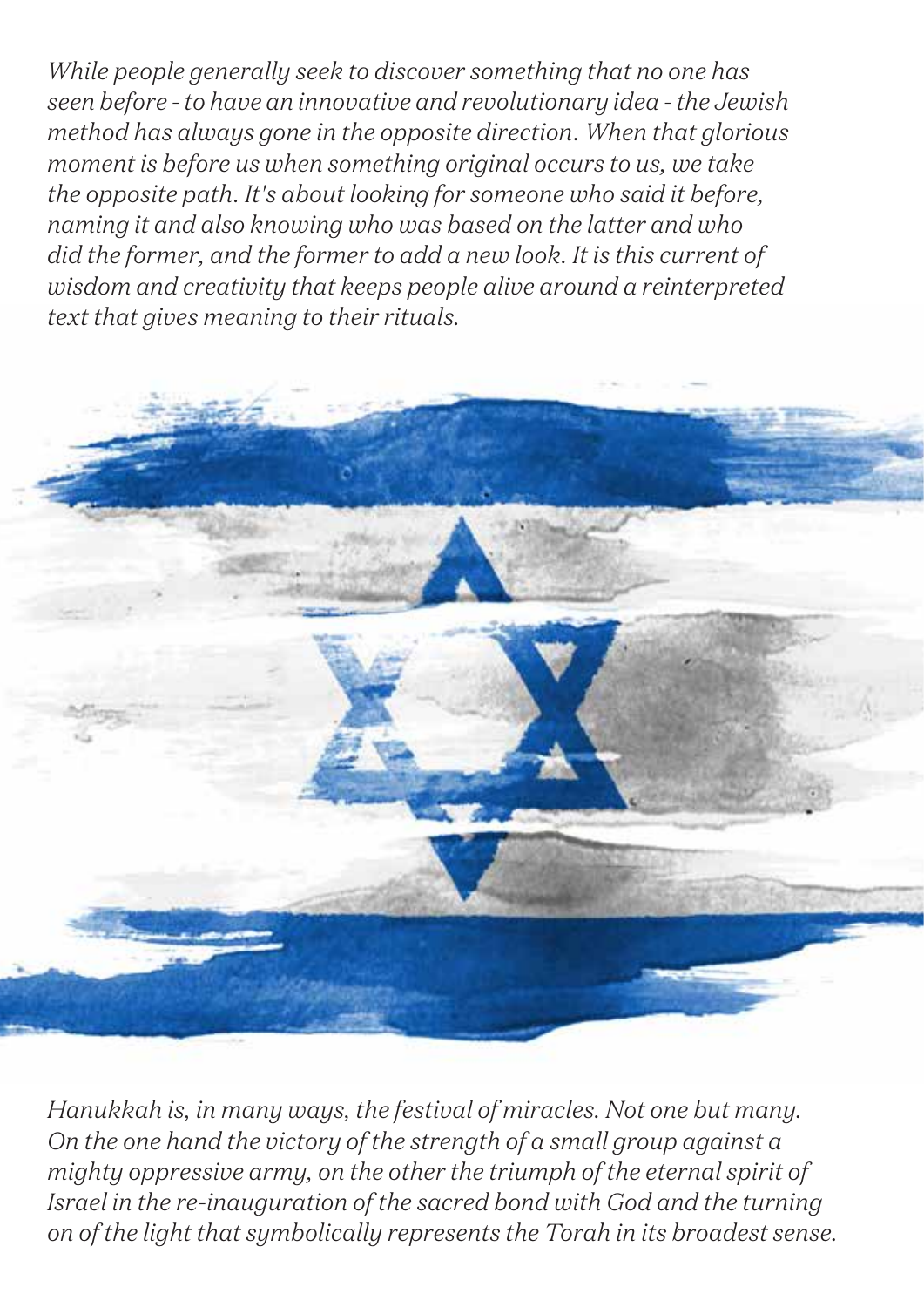*We could also find in the same determination to have lit the candle an exceptional fact. Even though there wasn't enough fuel a priori to keep the fire going until they got more, they decided to do it. They agreed (in fact nothing less than seeing our social and community reality) and took that essential first step so that the unexpected could happen.*

*I would like to bring one more glance, perhaps not so explored, but which probably responds, two millennia later, to a reality that we find today at a global level. I see a close connection between Hanukkah and caring for the planet. Our tradition brings us the principle of respecting and preserving the environment in a large number of sources, symbols and traditions. A well-known verse from the Torah tells us: "You shall not destroy the trees" (Deuteronomy 20:19) and on the positive side we find the idea that we are in this world and on this earth "leovdah uleshomrah", to work and protect it (Genesis 2:15). It is a mitzvah, a commandment.*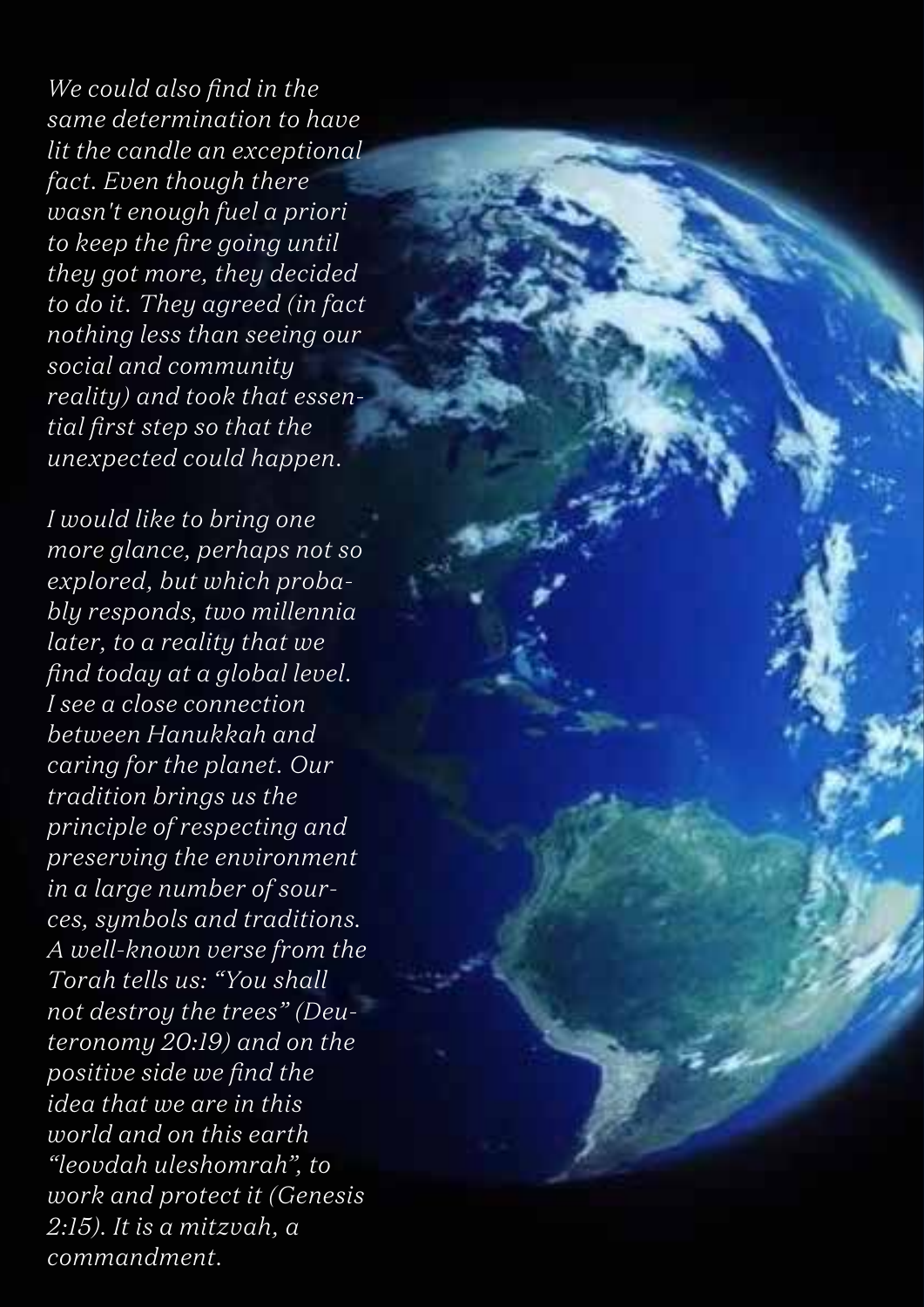

*And where is the relationship between taking care of our natural resources and Hanukkah? Generally and from the rabbinical interpretation, we say that the pot of oil that lasted to keep the fire for 8 days instead of 1 (or less) as they calculated, happened by a supernatural miracle. Maybe something else happened: they found a way to extend the life of the fuel without wasting it as they used to do until now, and so, by developing some type of technology at the time, they managed not only to solve the problem but also ecologically.*

*Today, faced with climate change and the need to use the planet's resources wisely, we see the urgent need to make changes. Some of them go against our lifestyle and we resist them even though we know how essential they are. The story of Hanukkah today calls us to responsibility.*